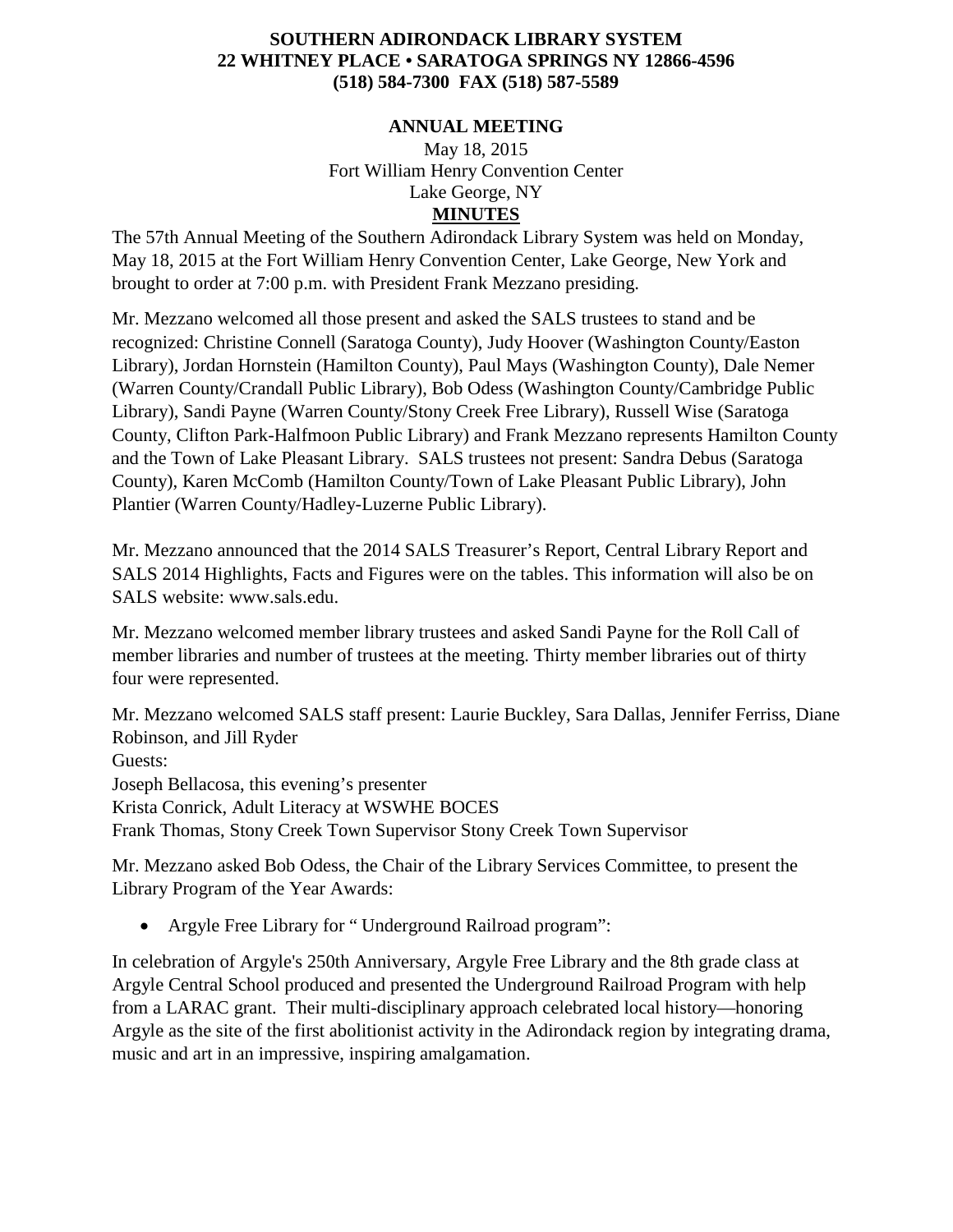• Cambridge Public Library— for their "Geek Squad program" :

The library partnered with the Cambridge Central School District, and for 10 weeks three students assisted patrons with computer questions and other forms of technology instruction. In addition to hands-on assistance, the Geek Squad members produced how-to documents, serviced the library's lending laptops and built two computers for public access. This innovative, inspiring and resourceful program reminds us of the industrious nature of our librarians & trustees, and of the vast potential for life-changing partnerships within our communities.

Judy Hoover, Chair of the Personnel Committee, presented Library Trustee of the Year Awards to:

• Arnold E. Elman – Clifton Park-Halfmoon Public Library:

In a time of great change, he labored as a member of the Legislative Committee to unite the two towns of Clifton Park and Halfmoon. In a time of great change, he labored as a member of the Legislative Committee to unite the two towns of Clifton Park and Halfmoon. Through his commitment, integrity and vision, Dr. Elman has impacted numerous lives and helped improve the quality of library services offered throughout the region during his decade on the library's Board of Trustees.

• Barbara Caimano – Crandall Public Library:

The Richards Library would not be what it is today without the leadership of Susan Jennings.

Crandall Public Library owes Barbara Caimano a great debt for all her hard work as an advocate for progress; her dedication to the library's construction project and continued expansion of the services and resources they offer their community has been an inspiration.

Ms. Hoover presented SALS Staff Awards to:

- Jennifer Ferriss for 15 years of service
- Jill Martz for 30 years of service
- Sharon Shyne for 15 years of service

Mr. Mezzano announced the Election of Trustee and asked Dale Nemer to give the Nominating Committee's report. Ms. Nemer noted that there was one vacancy in Washington County due to the expiration of Ms. Hoover's second five-year term, two in Hamilton County, one in Saratoga County and one in Warren County. An April 14th "Notice of Annual Business Meeting" informed every member library trustee of the Trustee Nominating Committee's choice of candidate. The Trustee Nominating Committee offered the following candidate, whose term will expire May, 2020:

- For Hamilton County: Jordan Hornstein for his second five year term. Karen McComb for her second five year term.
- For Saratoga County: Christine Connell for her first five year term.
- For Warren County: John Plantier for his second five year term.
- For Washington County: Linda Borden for her first five year term.